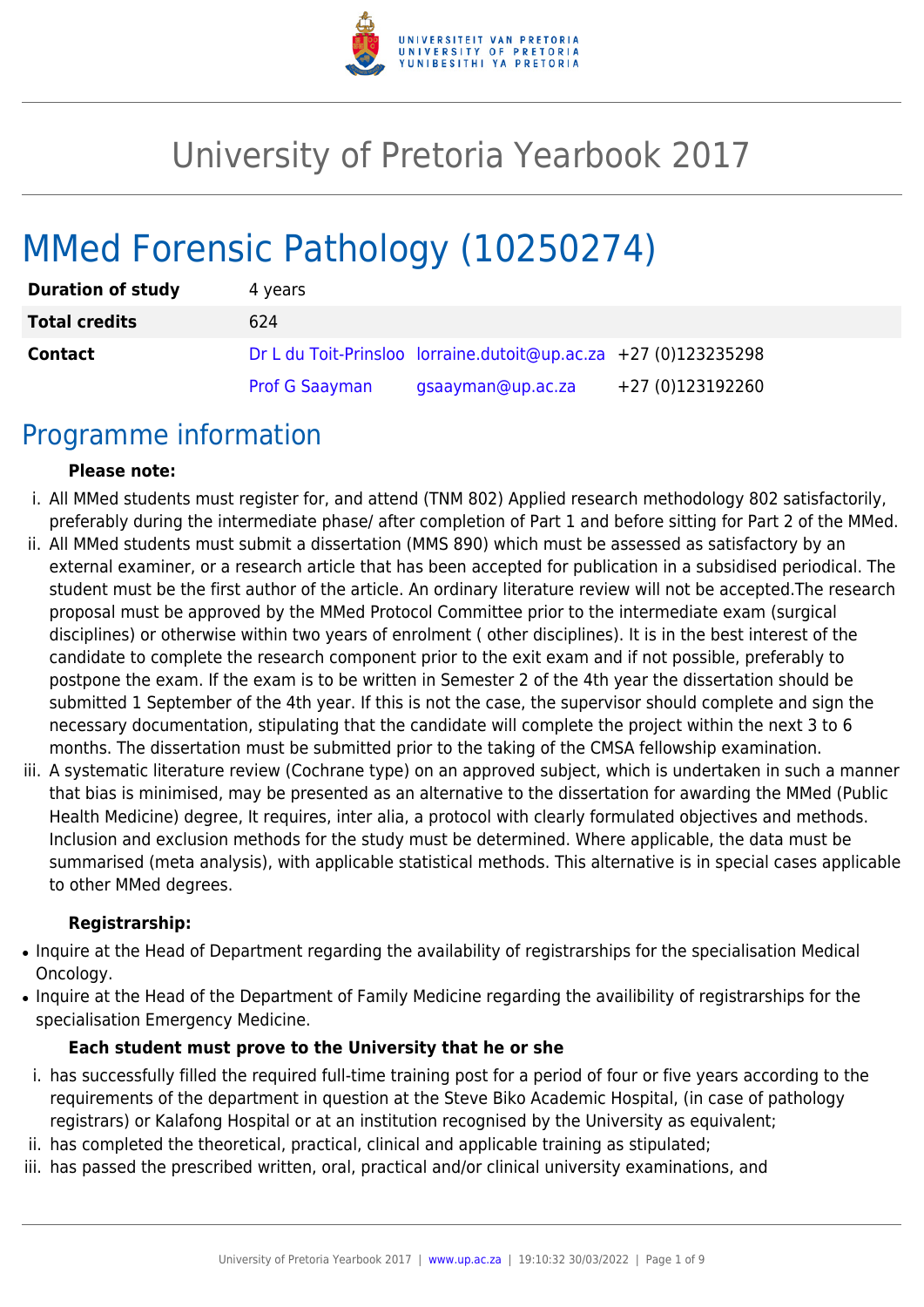

iv. has successfully completed the research component of the degree.

# Admission requirements

• A prospective student for the MMed degree programme must be in possession of the MBChB degree of this University or a qualification deemed by the University to be equivalent to the MBChB degree for at least two years. In addition such a student must be registered as a physician with the Health Professions Council of South Africa for at least one year.

International students must have qualifications verified by SAQA. Contact department before applying for government positions. Contact department before application.

# Other programme-specific information

**"Major subject"** refers to the recognised field of study in Medicine in which the student specialises. The study of the major subject extends over four or five years, as prescribed by the department in question.

# Examinations and pass requirements

- i. The sequence of the examinations in the prerequisite subjects will be determined by the head of the department under which the major subject falls.
- ii. The nature, duration and time of the examinations in the prerequisite subjects are determined in cooperation with the heads of the departments under which the prerequisite subjects fall – with the proviso that, except in cases where stipulated otherwise, the examinations in the prerequisite subjects may be held at any time prior to or concurrently with the major subject. The examinations in the major subjects are held as follows:
- iii. In the case of four-year programmes: not before the end of the third year.
- iv. In the case of five-year programmes: not before the end of the fourth year.
- v. A minimum final mark of 50% is required by all departments to pass in a subject and in the clinical section of the examination, a subminimum of 50%. General Regulations apply.
- vi. A student is not admitted to the examination in a prerequisite subject (second examinations excluded) more than twice, nor is he or she admitted to the examination in the major subject more than twice.

**Note**: Certificates of satisfactory preparation and progress are required in respect of the fourth year of four-year programmes in which an examination is held at the end of the third year.

#### **Second examinations**

Second examinations for MMed students will only be held after at least six months have elapsed since the conclusion of the examination in which the student had failed.

#### **Rules governing the writing of the examinations of the College of Medicine of South Africa [CMSA]**

i. Only candidates who have met all requirements for the MMed degree except for the major subject (final examination), i.e. passed all prerequisite subjects (the latter to be interchangeable; can be passed either at the University or as primary and intermediary examinations at the College of Medicine of South Africa [CMSA], completed all practical, clinical and applicable training of four or five years as prescribed by the relevant academic department (continuous evaluation of the candidate, in an approved registrar post, by the Head of department of the candidate); and completed the required research component for the degree in accordance with the Faculty Yearbook regulations, i.e. Applied research methodology 800 (TNM 800) and the dissertation (MMS 800) or an article (not an ordinary literature review) that has been accepted for publication in a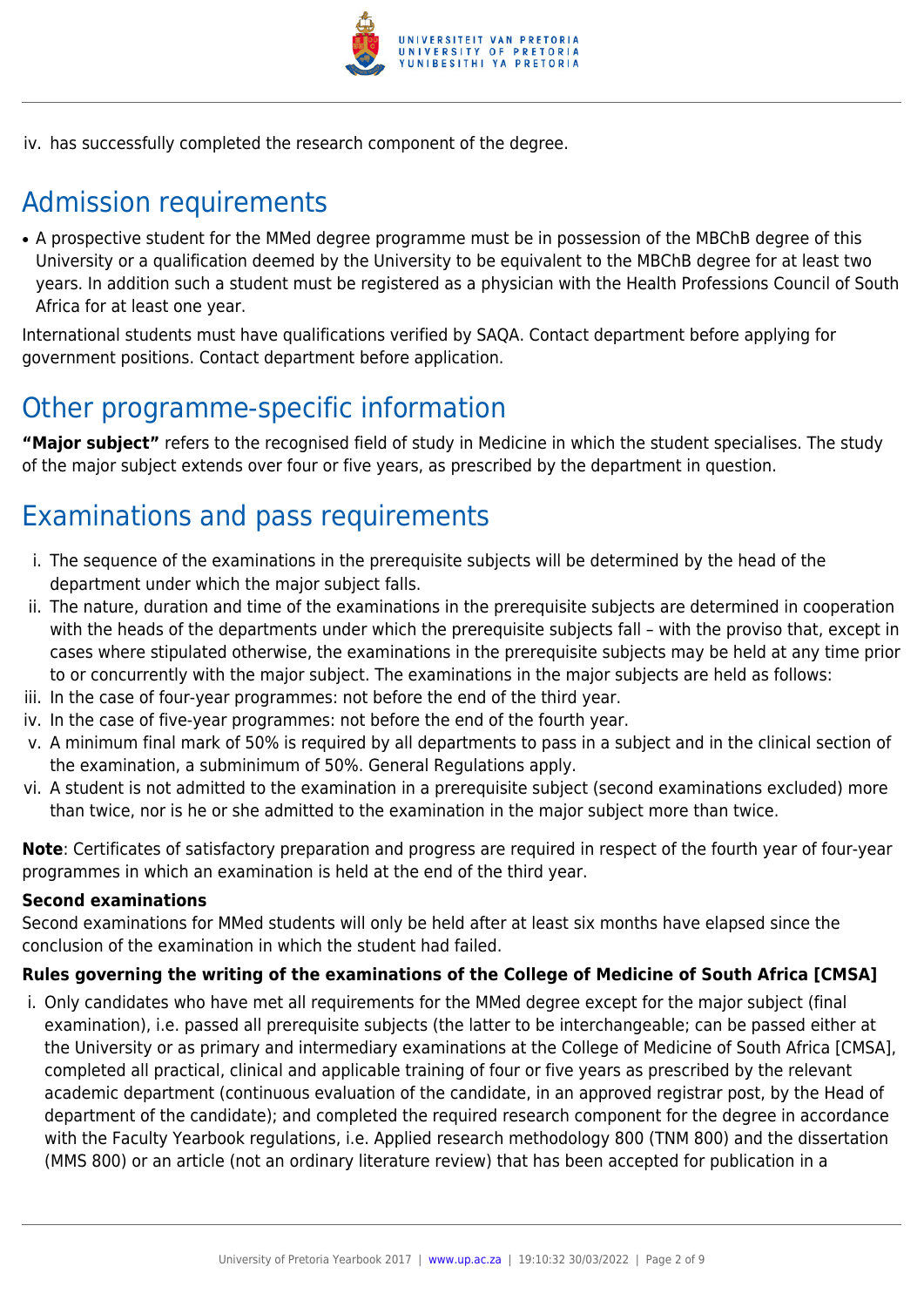

subsidised periodical, will be allowed to write the college examination (exit examination), after which they will obtain both the CMSA fellowship and the MMed as specialist qualifications.

ii. The rules have been effective as from 1 January 2011. As a transitional measure, cases will be considered on an individual basis where necessary.

# Exemption

#### **Exemption**

- i. The Faculty Board may grant partial exemption from the training and work mentioned under par. (b) and (c)(i) and (ii) above on the grounds of comparable training and experience completed in another post or at another recognised institution – with the proviso that exemption from a maximum period of 18 months may be granted with regard to four-year and five-year programmes.
- ii. Exemption from a maximum of three years may be granted by the Department of Medical Oncology for the MMed in Medical Oncology [MMed(MedOnc)] on the grounds of the MMed(Int) or MMed(Paed) degree of this University, or experience recognised by the University as equivalent.
- iii. Specific prerequisite subjects must be passed within 24 months after commencement of the programme.

### Pass with distinction

The degree is conferred at the end of the prescribed training period (i.e. three, four or five years, respectively). The degree is conferred with distinction on a student who has obtained a final mark of at least 75% in his or her major subject.

### General information

#### **Registrars**

Departments expect registrars to participate increasingly in the examining and treatment of patients in the hospital, both in-patients and out-patients, as well as performing and interpreting tests in the laboratory (where applicable); initially under supervision and later increasingly at their own responsibility. Lectures/symposia with closely related departments are organised, as well as discussions of literature, etc.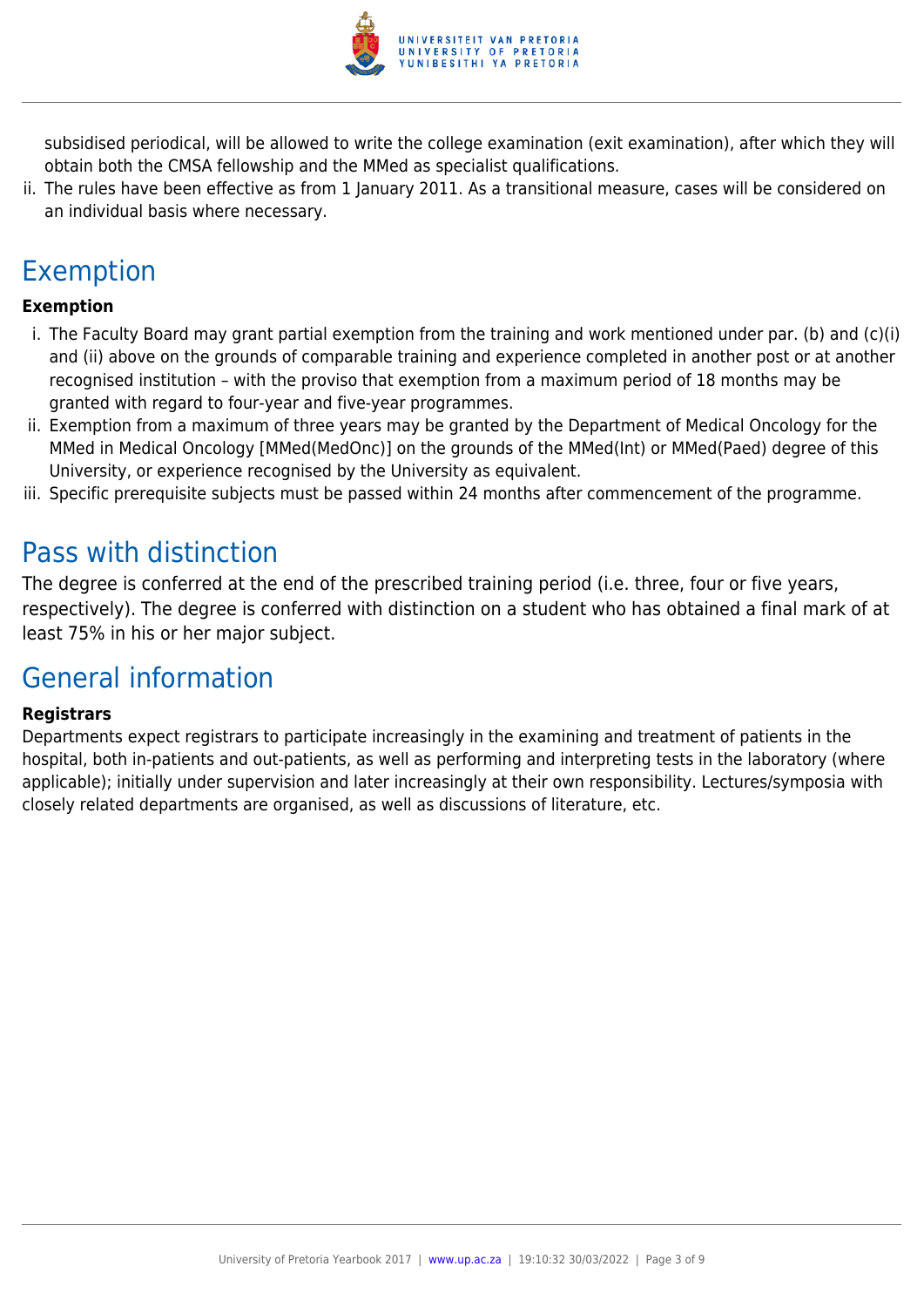

# Curriculum: Year 1

**Minimum credits: 624**

### **Core modules**

#### **Anatomy 800 (ANA 800)**

| <b>Module credits</b>         | 36.00                                           |
|-------------------------------|-------------------------------------------------|
| <b>Prerequisites</b>          | No prerequisites.                               |
| <b>Contact time</b>           | 1 lecture per week, 1 discussion class per week |
| <b>Language of tuition</b>    | Afrikaans and English is used in one class      |
| <b>Academic organisation</b>  | Anatomy                                         |
| <b>Period of presentation</b> | Year                                            |
|                               |                                                 |

#### **Anatomical pathology 874 (ANP 874)**

| <b>Module credits</b>         | 36.00                                      |
|-------------------------------|--------------------------------------------|
| <b>Prerequisites</b>          | No prerequisites.                          |
| <b>Contact time</b>           | 2 seminars per week                        |
| <b>Language of tuition</b>    | Separate classes for Afrikaans and English |
| <b>Academic organisation</b>  | Anatomical Pathology                       |
| <b>Period of presentation</b> | Year                                       |

#### **Pharmacology 803 (FAR 803)**

| <b>Module credits</b>         | 36.00                                      |
|-------------------------------|--------------------------------------------|
| <b>Prerequisites</b>          | No prerequisites.                          |
| Language of tuition           | Afrikaans and English is used in one class |
| <b>Academic organisation</b>  | Pharmacology                               |
| <b>Period of presentation</b> | Year                                       |

#### **Physiology 801 (FSG 801)**

| <b>Module credits</b>         | 36.00                                      |
|-------------------------------|--------------------------------------------|
| <b>Prerequisites</b>          | No prerequisites.                          |
| <b>Language of tuition</b>    | Afrikaans and English is used in one class |
| <b>Academic organisation</b>  | Physiology                                 |
| <b>Period of presentation</b> | Year                                       |

#### **Forensic medicine 800 (GGK 800)**

Module credits 300.00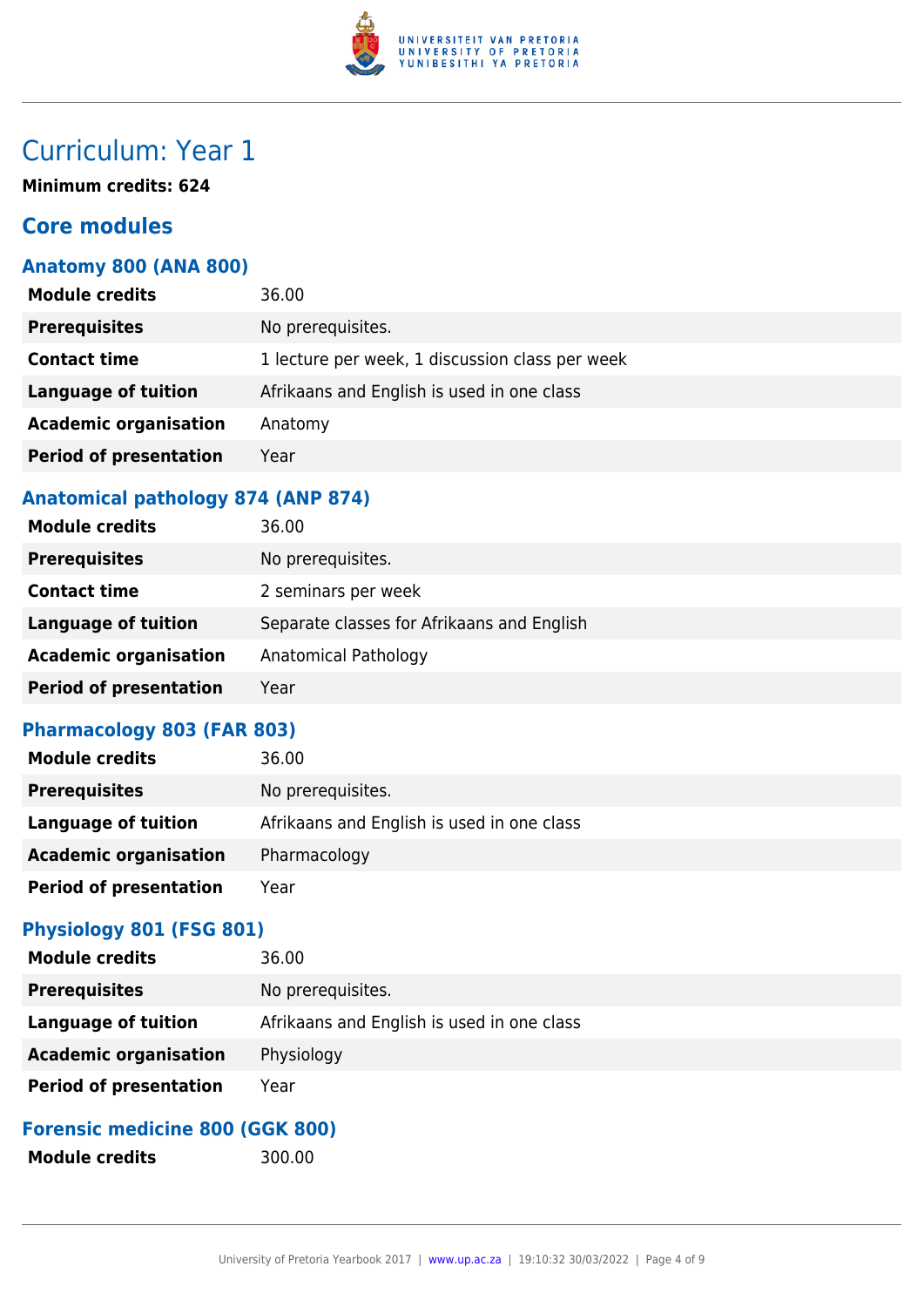

| <b>Prerequisites</b>          | FCForPath(SA) Part I                              |
|-------------------------------|---------------------------------------------------|
| <b>Contact time</b>           | 2 discussion classes per week, 1 seminar per week |
| <b>Language of tuition</b>    | Separate classes for Afrikaans and English        |
| <b>Academic organisation</b>  | <b>Forensic Medicine</b>                          |
| <b>Period of presentation</b> | Year                                              |

### **Applied research methodology 802 (TNM 802)**

| <b>Module credits</b>         | 0.00                                 |
|-------------------------------|--------------------------------------|
| Language of tuition           | Module is presented in English       |
| <b>Academic organisation</b>  | <b>Health Sciences Dean's Office</b> |
| <b>Period of presentation</b> | Year                                 |
| <b>Module content</b>         |                                      |
| *Attendance module only.      |                                      |

#### **Dissertation 890 (MMS 890)**

| <b>Module credits</b>         | 180.00                         |
|-------------------------------|--------------------------------|
| Language of tuition           | Module is presented in English |
| <b>Academic organisation</b>  | <b>School of Medicine</b>      |
| <b>Period of presentation</b> | Year                           |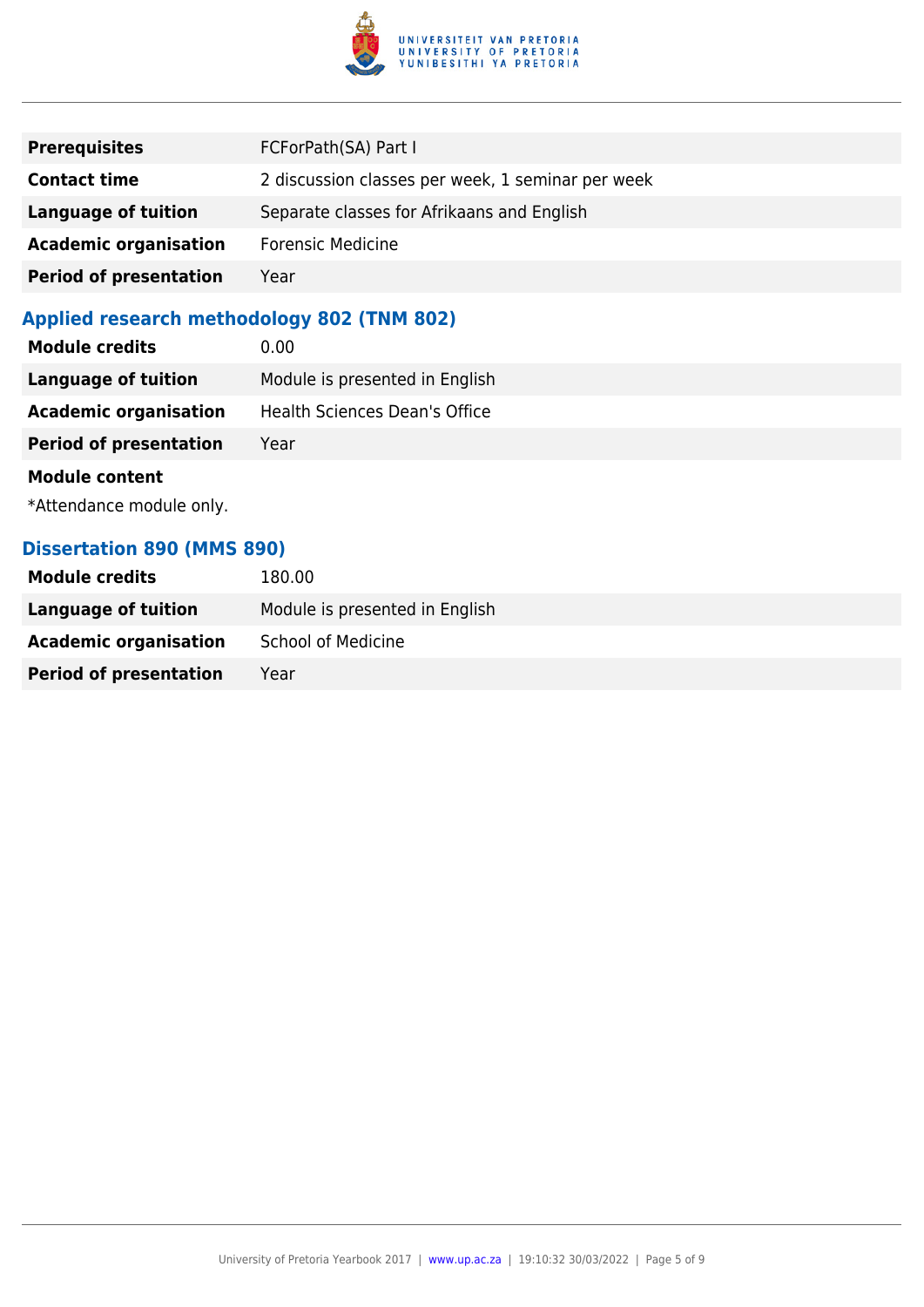

# Curriculum: Year 2

**Minimum credits: 624**

### **Core modules**

#### **Anatomy 800 (ANA 800)**

| <b>Module credits</b>         | 36.00                                           |
|-------------------------------|-------------------------------------------------|
| <b>Prerequisites</b>          | No prerequisites.                               |
| <b>Contact time</b>           | 1 lecture per week, 1 discussion class per week |
| <b>Language of tuition</b>    | Afrikaans and English is used in one class      |
| <b>Academic organisation</b>  | Anatomy                                         |
| <b>Period of presentation</b> | Year                                            |
|                               |                                                 |

#### **Anatomical pathology 874 (ANP 874)**

| <b>Module credits</b>         | 36.00                                      |
|-------------------------------|--------------------------------------------|
| <b>Prerequisites</b>          | No prerequisites.                          |
| <b>Contact time</b>           | 2 seminars per week                        |
| <b>Language of tuition</b>    | Separate classes for Afrikaans and English |
| <b>Academic organisation</b>  | Anatomical Pathology                       |
| <b>Period of presentation</b> | Year                                       |

#### **Pharmacology 803 (FAR 803)**

| <b>Module credits</b>         | 36.00                                      |
|-------------------------------|--------------------------------------------|
| <b>Prerequisites</b>          | No prerequisites.                          |
| <b>Language of tuition</b>    | Afrikaans and English is used in one class |
| <b>Academic organisation</b>  | Pharmacology                               |
| <b>Period of presentation</b> | Year                                       |

#### **Physiology 801 (FSG 801)**

| <b>Module credits</b>         | 36.00                                      |
|-------------------------------|--------------------------------------------|
| <b>Prerequisites</b>          | No prerequisites.                          |
| Language of tuition           | Afrikaans and English is used in one class |
| <b>Academic organisation</b>  | Physiology                                 |
| <b>Period of presentation</b> | Year                                       |

#### **Forensic medicine 800 (GGK 800)**

Module credits 300.00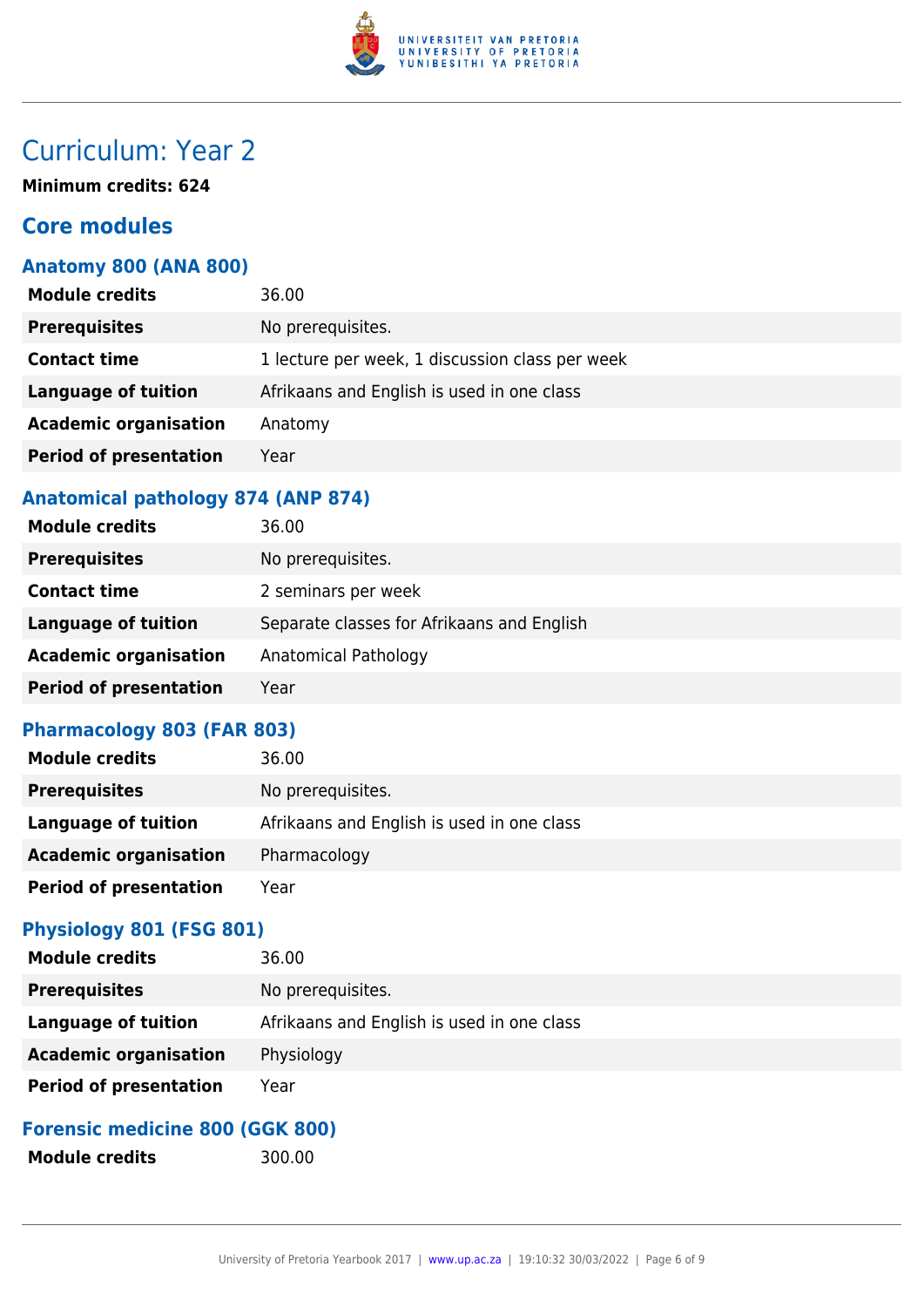

| <b>Prerequisites</b>          | FCForPath(SA) Part I                              |
|-------------------------------|---------------------------------------------------|
| <b>Contact time</b>           | 2 discussion classes per week, 1 seminar per week |
| <b>Language of tuition</b>    | Separate classes for Afrikaans and English        |
| <b>Academic organisation</b>  | <b>Forensic Medicine</b>                          |
| <b>Period of presentation</b> | Year                                              |

### **Applied research methodology 802 (TNM 802)**

| <b>Module credits</b>         | 0.00                                 |
|-------------------------------|--------------------------------------|
| Language of tuition           | Module is presented in English       |
| <b>Academic organisation</b>  | <b>Health Sciences Dean's Office</b> |
| <b>Period of presentation</b> | Year                                 |
| <b>Module content</b>         |                                      |
| *Attendance module only.      |                                      |

#### **Dissertation 890 (MMS 890)**

| <b>Module credits</b>         | 180.00                         |
|-------------------------------|--------------------------------|
| Language of tuition           | Module is presented in English |
| <b>Academic organisation</b>  | <b>School of Medicine</b>      |
| <b>Period of presentation</b> | Year                           |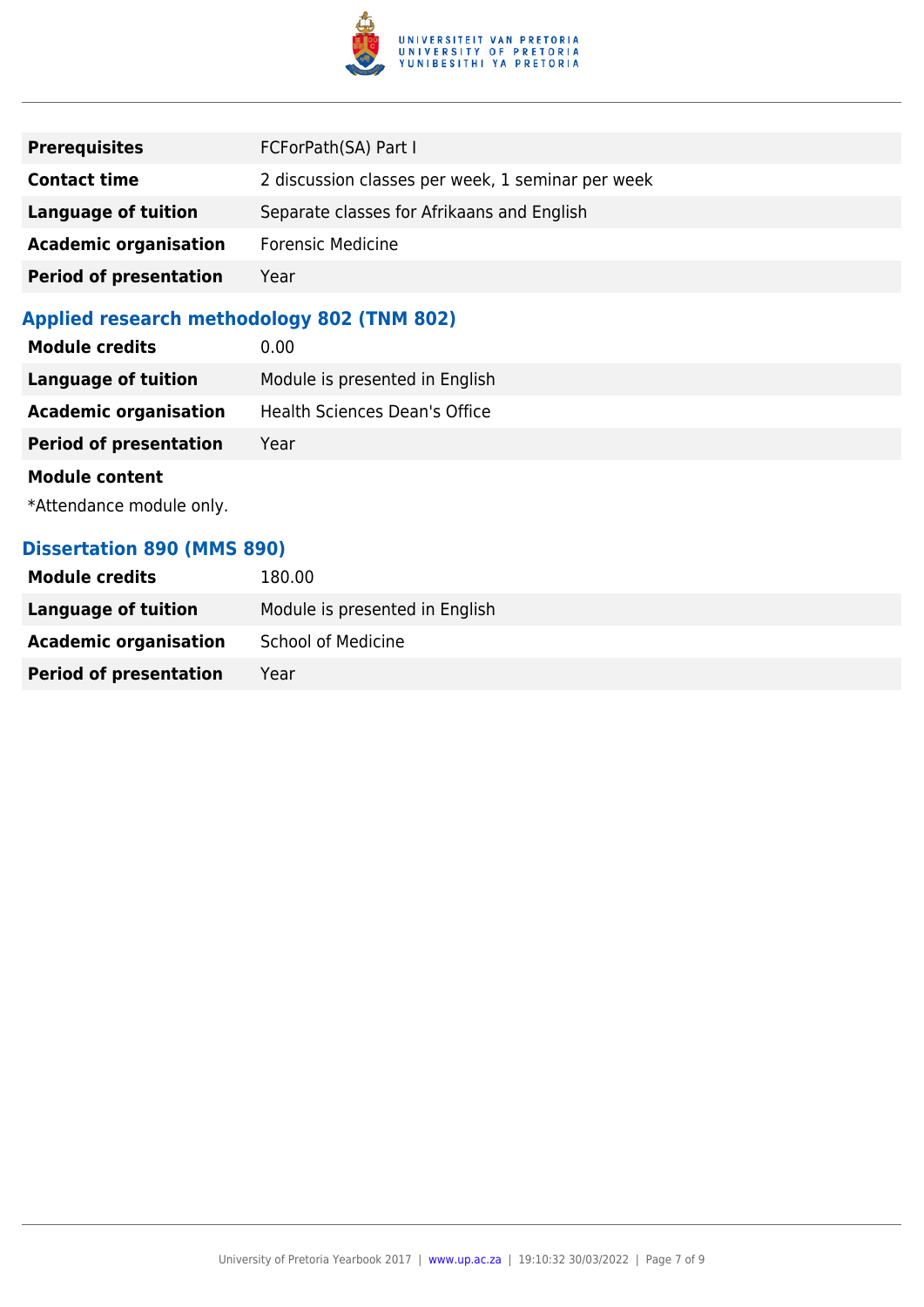

# Curriculum: Year 3

**Minimum credits: 480**

### **Core modules**

### **Forensic medicine 800 (GGK 800)**

| <b>Module credits</b>         | 300.00                                            |
|-------------------------------|---------------------------------------------------|
| <b>Prerequisites</b>          | FCForPath(SA) Part I                              |
| <b>Contact time</b>           | 2 discussion classes per week, 1 seminar per week |
| <b>Language of tuition</b>    | Separate classes for Afrikaans and English        |
| <b>Academic organisation</b>  | <b>Forensic Medicine</b>                          |
| <b>Period of presentation</b> | Year                                              |
|                               |                                                   |

#### **Applied research methodology 802 (TNM 802)**

| <b>Module credits</b>         | 0.00                                 |
|-------------------------------|--------------------------------------|
| <b>Language of tuition</b>    | Module is presented in English       |
| <b>Academic organisation</b>  | <b>Health Sciences Dean's Office</b> |
| <b>Period of presentation</b> | Year                                 |
| <b>Module content</b>         |                                      |
| *Attendance module only.      |                                      |

#### **Dissertation 890 (MMS 890)**

| <b>Module credits</b>         | 180.00                         |
|-------------------------------|--------------------------------|
| Language of tuition           | Module is presented in English |
| <b>Academic organisation</b>  | <b>School of Medicine</b>      |
| <b>Period of presentation</b> | Year                           |